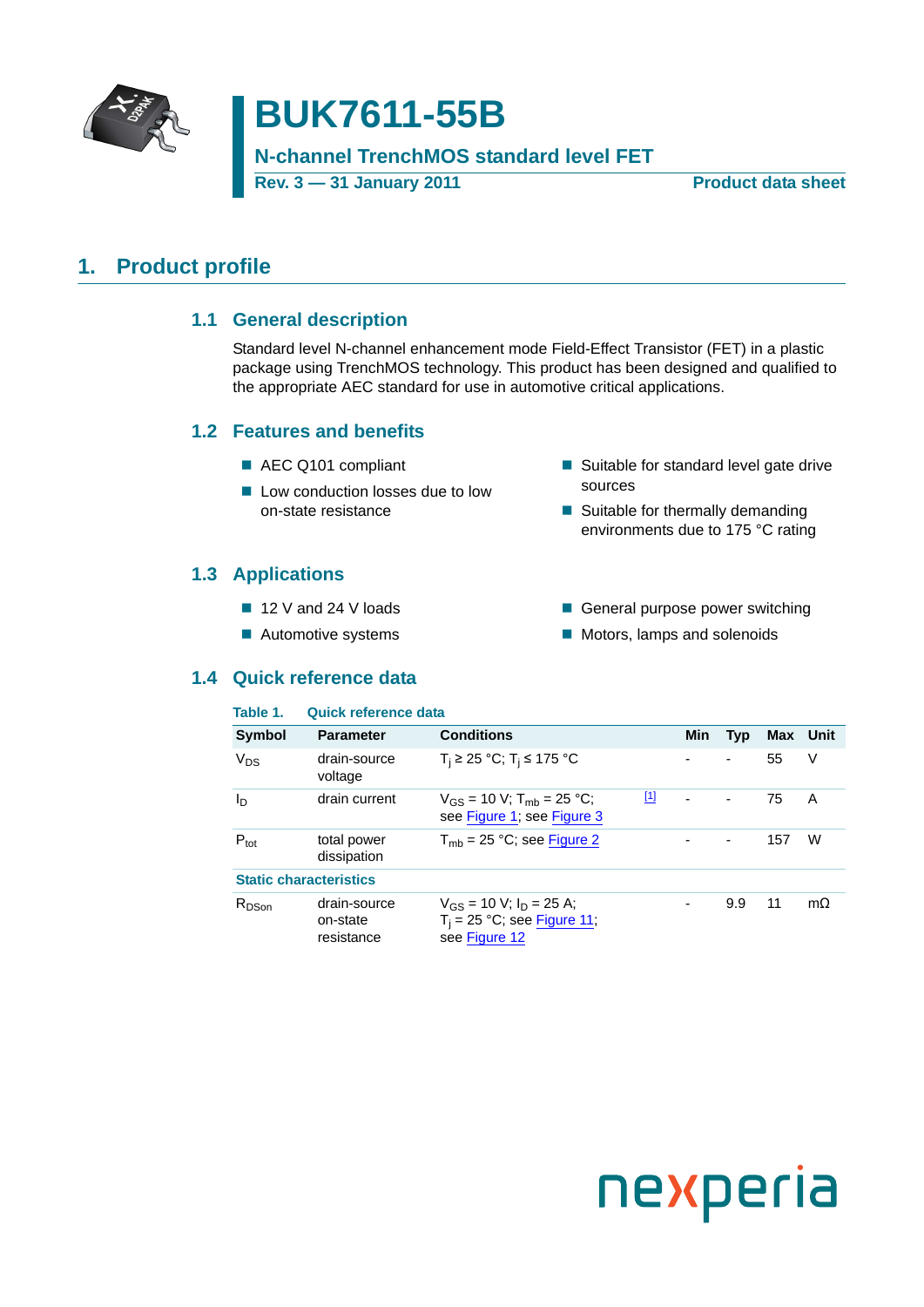#### **N-channel TrenchMOS standard level FET**

| Table 1.                       | Quick reference data  continued                    |                                                                                                                     |     |                |                |      |
|--------------------------------|----------------------------------------------------|---------------------------------------------------------------------------------------------------------------------|-----|----------------|----------------|------|
| Symbol                         | <b>Parameter</b>                                   | <b>Conditions</b>                                                                                                   | Min | <b>Typ</b>     | Max            | Unit |
|                                | <b>Avalanche ruggedness</b>                        |                                                                                                                     |     |                |                |      |
| $E_{DS(AL)S}$                  | non-repetitive<br>drain-source<br>avalanche energy | $I_D = 75$ A; $V_{sup} \le 55$ V;<br>$R_{GS}$ = 50 $\Omega$ ; $V_{GS}$ = 10 V;<br>$T_{j(init)} = 25 °C$ ; unclamped |     | $\blacksquare$ | 173            | mJ   |
| <b>Dynamic characteristics</b> |                                                    |                                                                                                                     |     |                |                |      |
| $Q_{GD}$                       |                                                    | gate-drain charge $V_{CS} = 10$ V; $I_D = 25$ A;<br>$V_{DS} = 44$ V; T <sub>i</sub> = 25 °C;<br>see Figure 13       |     | 12             | $\blacksquare$ | nС   |

<span id="page-1-0"></span>[1] Continuous current is limited by package.

## <span id="page-1-2"></span>**2. Pinning information**

| Table 2. |        | <b>Pinning information</b>           |                           |                       |
|----------|--------|--------------------------------------|---------------------------|-----------------------|
| Pin      | Symbol | <b>Description</b>                   | <b>Simplified outline</b> | <b>Graphic symbol</b> |
| 1        | G      | gate                                 |                           |                       |
| 2        | D      | $drain$ <sup>[1]</sup>               | mb                        | D                     |
| 3        | S      | source                               |                           |                       |
| mb       | D      | mounting base; connected to<br>drain | ┕<br>2<br>3               | mbb076<br>5           |
|          |        |                                      | <b>SOT404 (D2PAK)</b>     |                       |

<span id="page-1-1"></span>[1] It is not possible to make connection to pin 2 of the SOT404 package.

## <span id="page-1-3"></span>**3. Ordering information**

### **Table 3. Ordering information**

| Type number | <b>Package</b>     |                                                                                            |                |
|-------------|--------------------|--------------------------------------------------------------------------------------------|----------------|
|             | <b>Name</b>        | <b>Description</b>                                                                         | <b>Version</b> |
| BUK7611-55B | D <sub>2</sub> PAK | plastic single-ended surface-mounted package (D2PAK); 3 leads SOT404<br>(one lead cropped) |                |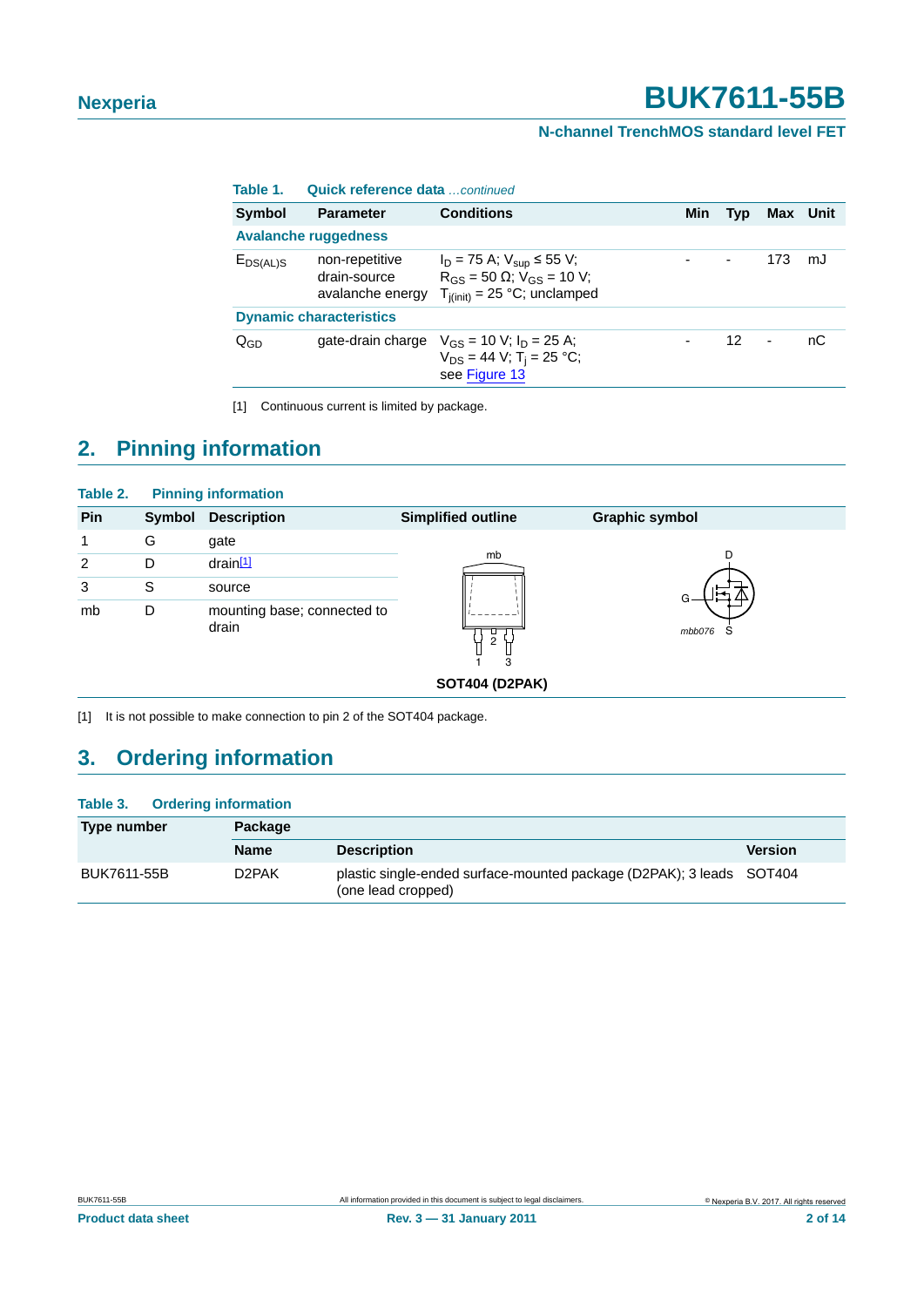**N-channel TrenchMOS standard level FET**

## <span id="page-2-2"></span>**4. Limiting values**

#### **Table 4. Limiting values**

*In accordance with the Absolute Maximum Rating System (IEC 60134).*

| <b>Symbol</b>               | <b>Parameter</b>                                | <b>Conditions</b>                                                                                                             |             | Min                      | <b>Max</b> | Unit        |
|-----------------------------|-------------------------------------------------|-------------------------------------------------------------------------------------------------------------------------------|-------------|--------------------------|------------|-------------|
| $V_{DS}$                    | drain-source voltage                            | $T_i$ ≥ 25 °C; T <sub>i</sub> ≤ 175 °C                                                                                        |             |                          | 55         | V           |
| <b>V<sub>DGR</sub></b>      | drain-gate voltage                              | $R_{GS} = 20 k\Omega$                                                                                                         |             | ۰                        | 55         | V           |
| $V_{GS}$                    | gate-source voltage                             |                                                                                                                               |             | $-20$                    | 20         | $\vee$      |
| $I_D$                       | drain current                                   | $T_{\rm mb}$ = 25 °C; $V_{\rm GS}$ = 10 V;<br>see Figure 1; see Figure 3                                                      | $[1]$       | -                        | 84         | A           |
|                             |                                                 | $T_{mb}$ = 100 °C; $V_{GS}$ = 10 V; see Figure 1                                                                              | $\boxed{1}$ | $\overline{\phantom{a}}$ | 59         | A           |
|                             |                                                 | $T_{\rm mb}$ = 25 °C; $V_{\rm GS}$ = 10 V;<br>see Figure 1; see Figure 3                                                      | $[2]$       | $\blacksquare$           | 75         | A           |
| <b>I<sub>DM</sub></b>       | peak drain current                              | $T_{mb}$ = 25 °C; pulsed; $t_p$ ≤ 10 µs;<br>see Figure 3                                                                      |             | ٠                        | 338        | A           |
| $P_{\text{tot}}$            | total power dissipation                         | $T_{mb}$ = 25 °C; see Figure 2                                                                                                |             | ۰                        | 157        | W           |
| $T_{\text{stg}}$            | storage temperature                             |                                                                                                                               |             | -55                      | 175        | $^{\circ}C$ |
| $T_i$                       | junction temperature                            |                                                                                                                               |             | $-55$                    | 175        | $^{\circ}C$ |
| <b>Source-drain diode</b>   |                                                 |                                                                                                                               |             |                          |            |             |
| $I_{\rm S}$                 | source current                                  | $T_{\rm mb}$ = 25 °C                                                                                                          | $\boxed{1}$ | $\overline{\phantom{a}}$ | 84         | A           |
|                             |                                                 |                                                                                                                               | $[2]$       | $\blacksquare$           | 75         | A           |
| $I_{SM}$                    | peak source current                             | pulsed; $t_p \le 10 \text{ }\mu\text{s}$ ; T <sub>mb</sub> = 25 °C                                                            |             | $\overline{\phantom{a}}$ | 338        | A           |
| <b>Avalanche ruggedness</b> |                                                 |                                                                                                                               |             |                          |            |             |
| $E_{DS(AL)S}$               | non-repetitive drain-source<br>avalanche energy | $I_D = 75$ A; $V_{sup} \le 55$ V; R <sub>GS</sub> = 50 $\Omega$ ;<br>$V_{GS}$ = 10 V; T <sub>j(init)</sub> = 25 °C; unclamped |             | -                        | 173        | mJ          |

<span id="page-2-0"></span>[1] Current is limited by power dissipation chip rating.

<span id="page-2-1"></span>[2] Continuous current is limited by package.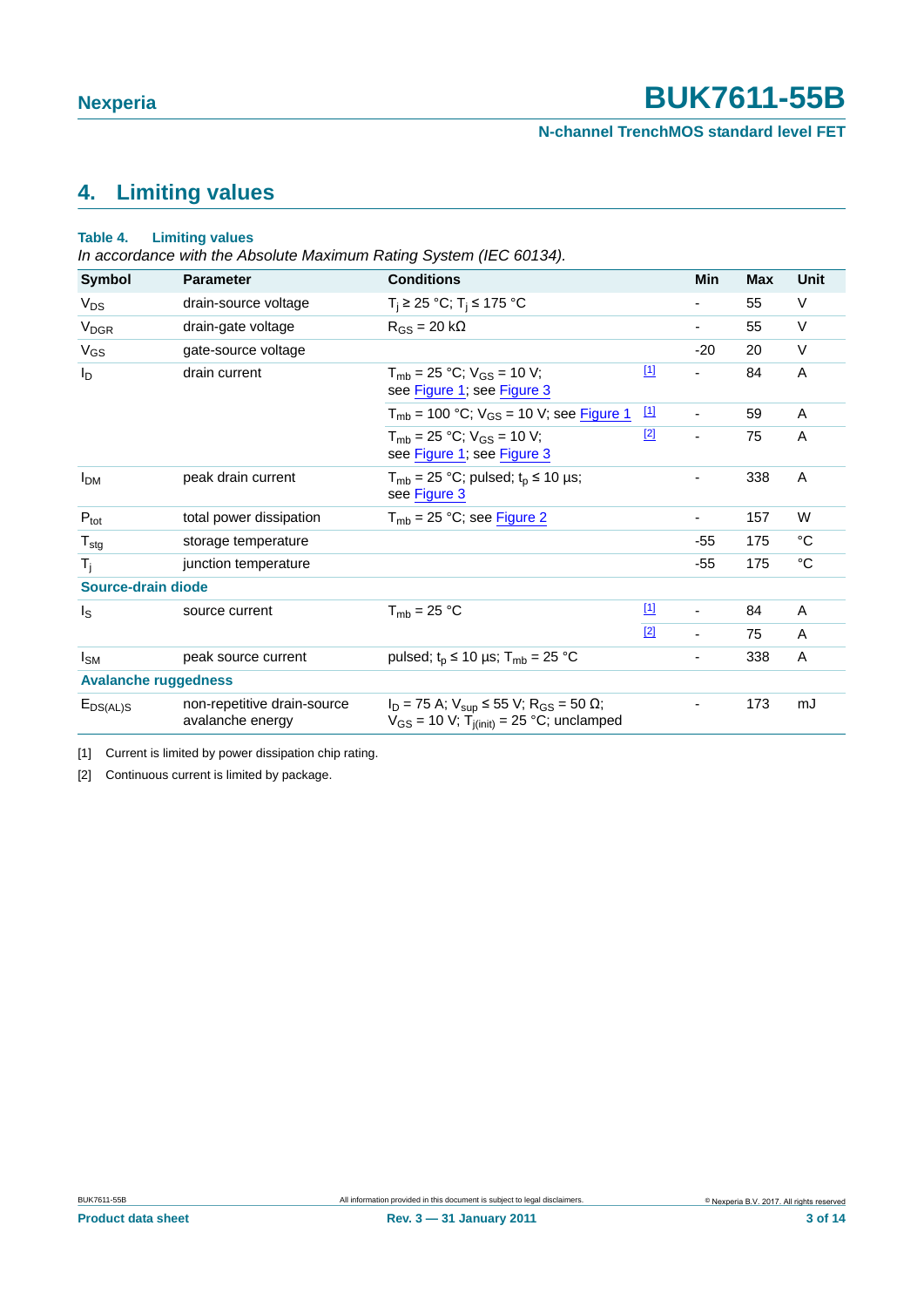<span id="page-3-2"></span><span id="page-3-1"></span><span id="page-3-0"></span>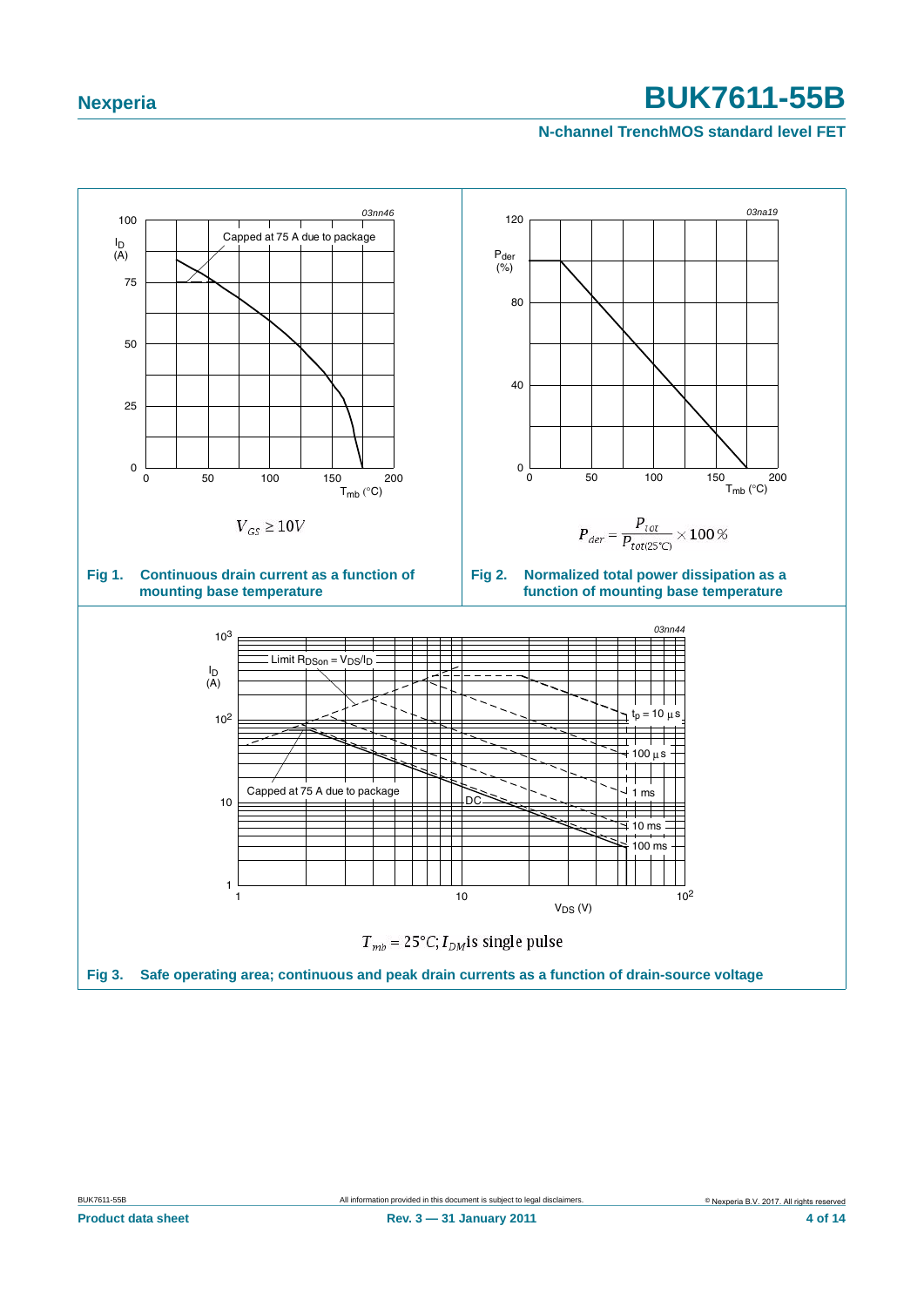**N-channel TrenchMOS standard level FET**

### <span id="page-4-1"></span>**5. Thermal characteristics**

| Table 5.       | <b>Thermal characteristics</b>                       |                                                          |     |     |            |      |
|----------------|------------------------------------------------------|----------------------------------------------------------|-----|-----|------------|------|
| Symbol         | <b>Parameter</b>                                     | <b>Conditions</b>                                        | Min | Tvp | <b>Max</b> | Unit |
| $R_{th(i-mb)}$ | thermal resistance from<br>junction to mounting base | see Figure 4                                             | ٠   | ٠   | 0.95       | K/W  |
| $R_{th(i-a)}$  | thermal resistance from<br>junction to ambient       | minimum footprint; mounted on<br>a printed-circuit board | ۰   | 50  | ۰          | K/W  |

<span id="page-4-0"></span>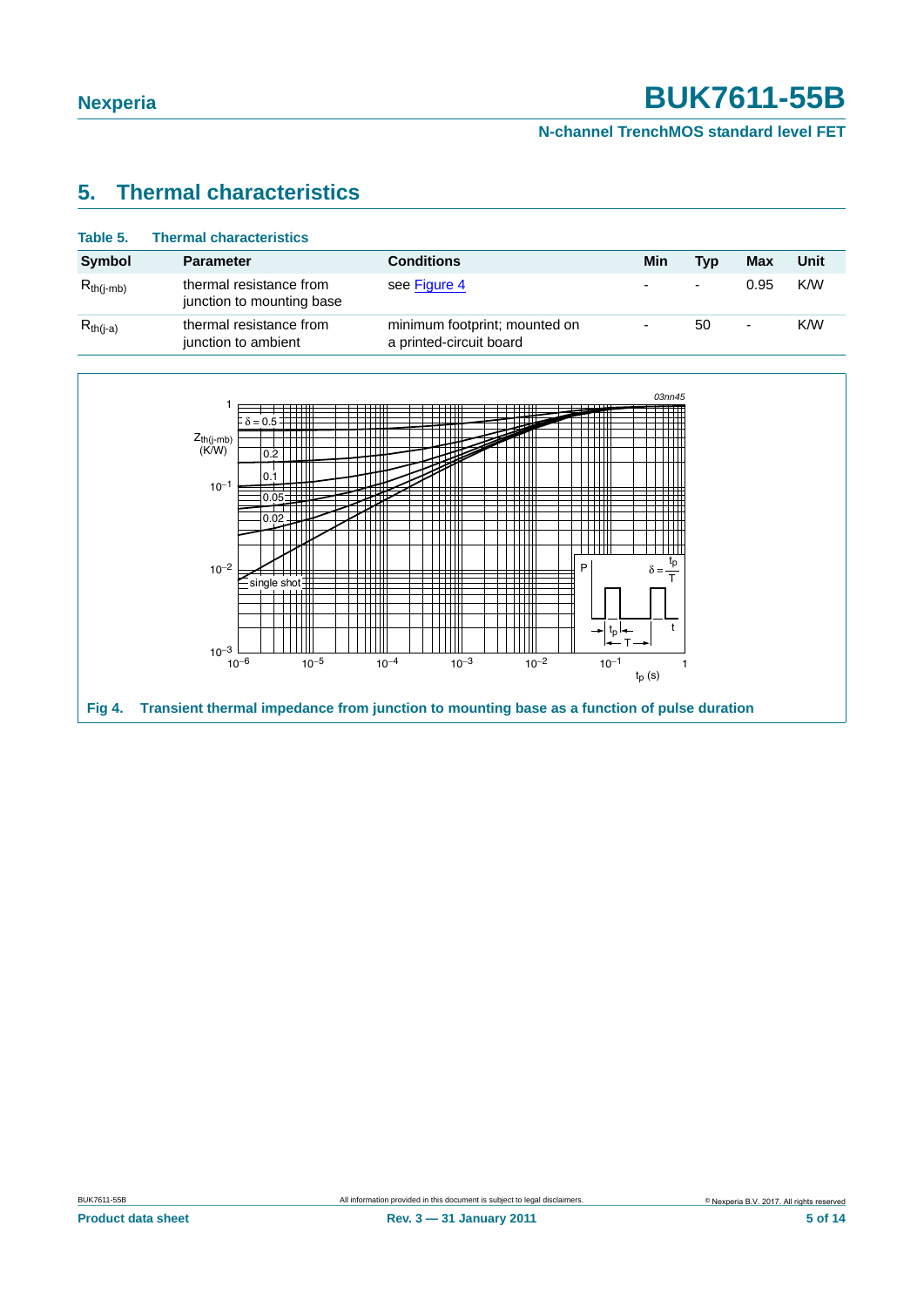**N-channel TrenchMOS standard level FET**

## <span id="page-5-0"></span>**6. Characteristics**

| Table 6.                  | <b>Characteristics</b>              |                                                                                         |                              |                              |                              |             |
|---------------------------|-------------------------------------|-----------------------------------------------------------------------------------------|------------------------------|------------------------------|------------------------------|-------------|
| <b>Symbol</b>             | <b>Parameter</b>                    | <b>Conditions</b>                                                                       | Min                          | <b>Typ</b>                   | <b>Max</b>                   | <b>Unit</b> |
|                           | <b>Static characteristics</b>       |                                                                                         |                              |                              |                              |             |
| $V_{(BR)DSS}$             | drain-source                        | $I_D = 0.25$ mA; $V_{GS} = 0$ V; T <sub>i</sub> = 25 °C                                 | 55                           | $\overline{\phantom{a}}$     | $\qquad \qquad \blacksquare$ | V           |
|                           | breakdown voltage                   | $I_D = 0.25$ mA; $V_{GS} = 0$ V; T <sub>i</sub> = -55 °C                                | 50                           | $\overline{\phantom{a}}$     | $\overline{\phantom{a}}$     | V           |
| $V_{GS(th)}$              | gate-source threshold<br>voltage    | $I_D = 1$ mA; $V_{DS} = V_{GS}$ ; T <sub>i</sub> = 25 °C;<br>see Figure 10              | $\overline{c}$               | 3                            | $\overline{4}$               | V           |
|                           |                                     | $I_D = 1$ mA; $V_{DS} = V_{GS}$ ; T <sub>i</sub> = 175 °C;<br>see Figure 10             | 1                            | $\qquad \qquad \blacksquare$ | $\blacksquare$               | $\vee$      |
|                           |                                     | $I_D = 1$ mA; $V_{DS} = V_{GS}$ ; T <sub>i</sub> = -55 °C;<br>see Figure 10             | $\blacksquare$               | $\blacksquare$               | 4.4                          | V           |
| <b>I</b> <sub>DSS</sub>   | drain leakage current               | $V_{DS}$ = 55 V; V <sub>GS</sub> = 0 V; T <sub>i</sub> = 25 °C                          | $\overline{\phantom{0}}$     | 0.02                         | 1                            | μA          |
|                           |                                     | $V_{DS}$ = 55 V; V <sub>GS</sub> = 0 V; T <sub>i</sub> = 175 °C                         | $\overline{\phantom{0}}$     | $\overline{\phantom{a}}$     | 500                          | μA          |
| I <sub>GSS</sub>          | gate leakage current                | $V_{GS}$ = 20 V; $V_{DS}$ = 0 V; T <sub>i</sub> = 25 °C                                 | $\overline{\phantom{0}}$     | $\overline{2}$               | 100                          | nA          |
|                           |                                     | $V_{GS}$ = -20 V; $V_{DS}$ = 0 V; T <sub>i</sub> = 25 °C                                | $\overline{\phantom{a}}$     | $\overline{c}$               | 100                          | nA          |
| R <sub>DSon</sub>         | drain-source on-state<br>resistance | $V_{GS}$ = 10 V; $I_D$ = 25 A; T <sub>i</sub> = 175 °C;<br>see Figure 11; see Figure 12 | ÷,                           | $\overline{\phantom{a}}$     | 22                           | $m\Omega$   |
|                           |                                     | $V_{GS}$ = 10 V; $I_D$ = 25 A; T <sub>i</sub> = 25 °C;<br>see Figure 11; see Figure 12  | $\overline{\phantom{0}}$     | 9.9                          | 11                           | $m\Omega$   |
|                           | <b>Dynamic characteristics</b>      |                                                                                         |                              |                              |                              |             |
| $Q_{G(tot)}$              | total gate charge                   | $I_D = 25$ A; $V_{DS} = 44$ V; $V_{GS} = 10$ V;                                         | $\overline{\phantom{0}}$     | 37                           | $\qquad \qquad \blacksquare$ | nC          |
| $Q_{GS}$                  | gate-source charge                  | $T_i = 25$ °C; see Figure 13                                                            | ä,                           | 9                            | ÷,                           | nC          |
| $Q_{GD}$                  | gate-drain charge                   |                                                                                         | ÷,                           | 12                           | $\overline{\phantom{a}}$     | nC          |
| $\mathbf{C}_{\text{iss}}$ | input capacitance                   | $V_{GS} = 0$ V; $V_{DS} = 25$ V; f = 1 MHz;                                             | ä,                           | 1953                         | 2604                         | pF          |
| $C_{\rm oss}$             | output capacitance                  | $T_i = 25$ °C; see Figure 14                                                            | ÷,                           | 375                          | 450                          | pF          |
| C <sub>rss</sub>          | reverse transfer<br>capacitance     |                                                                                         | ä,                           | 167                          | 230                          | pF          |
| $t_{d(on)}$               | turn-on delay time                  | $V_{DS}$ = 30 V; R <sub>L</sub> = 1.2 $\Omega$ ; V <sub>GS</sub> = 10 V;                | $\blacksquare$               | 11                           | $\overline{\phantom{a}}$     | ns          |
| $t_r$                     | rise time                           | $R_{G(ext)} = 10$ Ω; T <sub>i</sub> = 25 °C                                             | $\blacksquare$               | 45                           | $\blacksquare$               | ns          |
| $t_{d(off)}$              | turn-off delay time                 |                                                                                         | $\overline{\phantom{a}}$     | 41                           | $\blacksquare$               | ns          |
| $t_f$                     | fall time                           |                                                                                         | $\overline{\phantom{a}}$     | 27                           | $\overline{\phantom{a}}$     | ns          |
| $L_D$                     | internal drain<br>inductance        | from upper edge of drain mounting base<br>to centre of die; $T_i = 25$ °C               | $\qquad \qquad \blacksquare$ | 2.5                          | $\overline{\phantom{a}}$     | nH          |
|                           |                                     | from drain lead 6 mm from package to<br>center of die; $T_i = 25$ °C                    |                              | 4.5                          |                              | nH          |
| $L_{S}$                   | internal source<br>inductance       | from source lead 6 mm from package to<br>source bond pad; $T_i = 25 °C$                 | $\overline{\phantom{0}}$     | 7.5                          | $\overline{\phantom{0}}$     | nH          |
|                           | Source-drain diode                  |                                                                                         |                              |                              |                              |             |
| <b>V<sub>SD</sub></b>     | source-drain voltage                | $I_S = 25$ A; $V_{GS} = 0$ V; T <sub>i</sub> = 25 °C;<br>see Figure 15                  |                              | 0.85                         | 1.2                          | V           |
| $t_{rr}$                  | reverse recovery time               | $I_S = 20$ A; dl <sub>S</sub> /dt = -100 A/µs;                                          |                              | 60                           | $\frac{1}{2}$                | ns          |
| $Q_{r}$                   | recovered charge                    | $V_{GS}$ = -10 V; $V_{DS}$ = 30 V; T <sub>i</sub> = 25 °C                               | $\overline{\phantom{0}}$     | 58                           | $\overline{\phantom{a}}$     | пC          |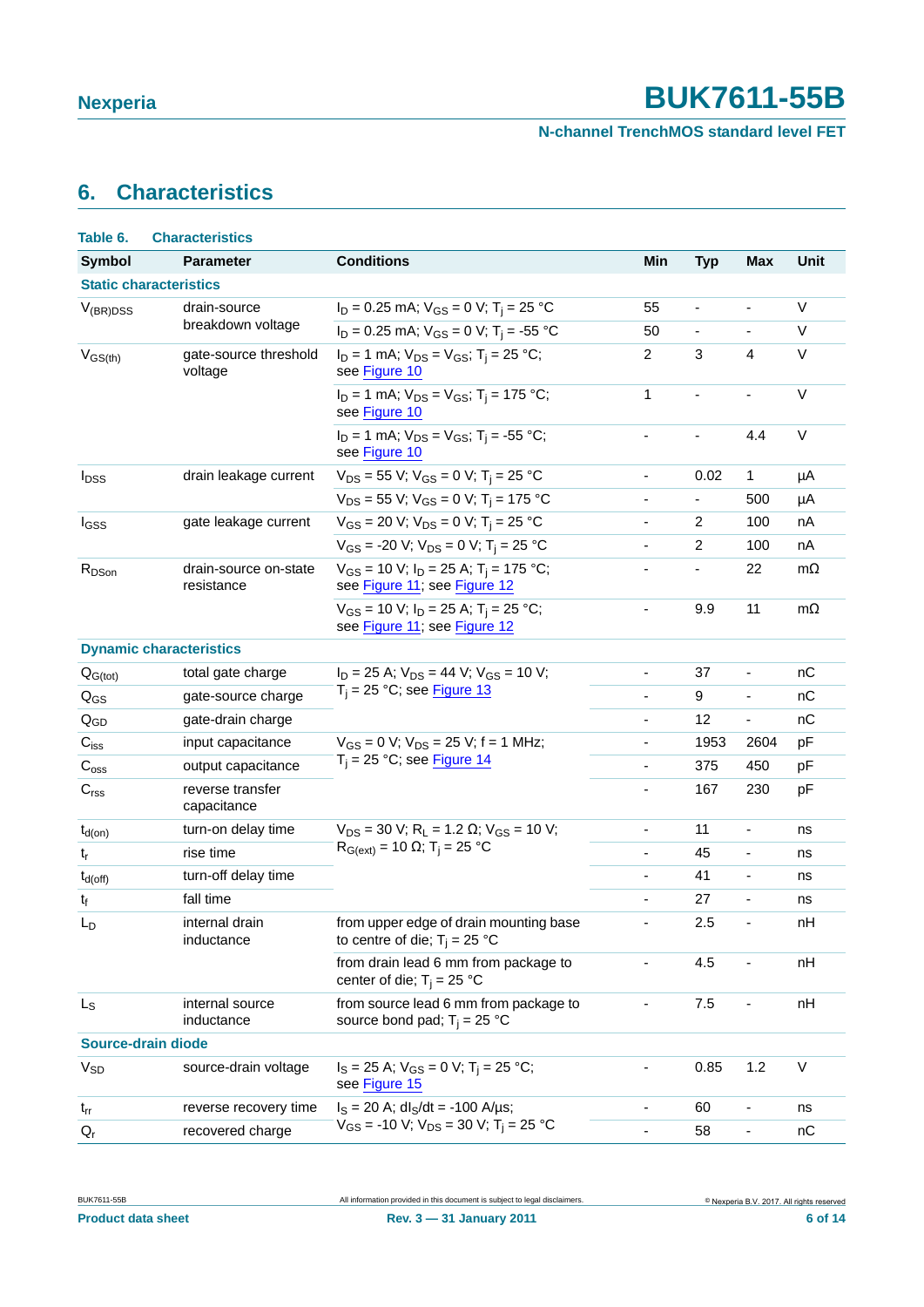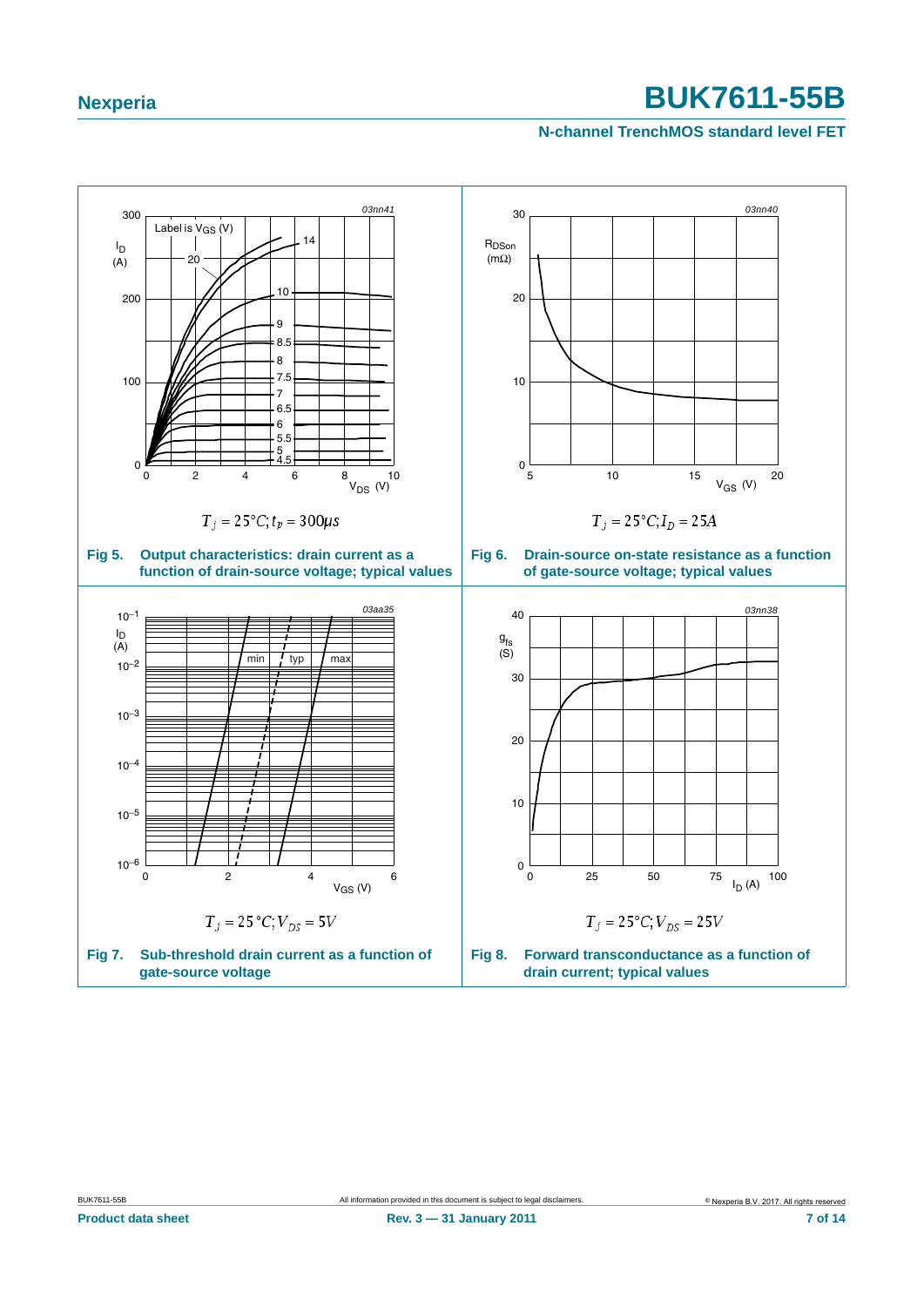<span id="page-7-2"></span><span id="page-7-1"></span><span id="page-7-0"></span>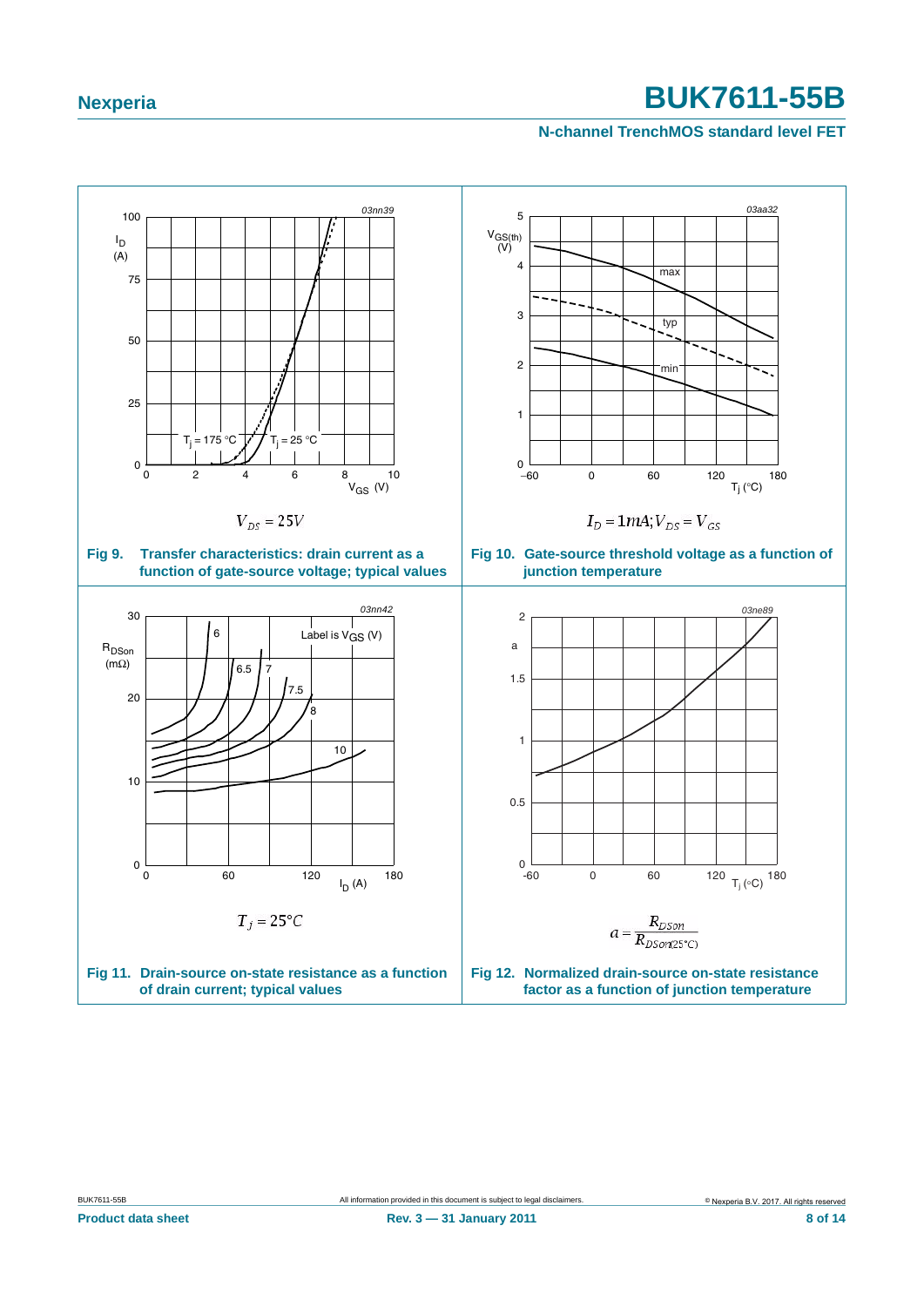<span id="page-8-2"></span><span id="page-8-1"></span><span id="page-8-0"></span>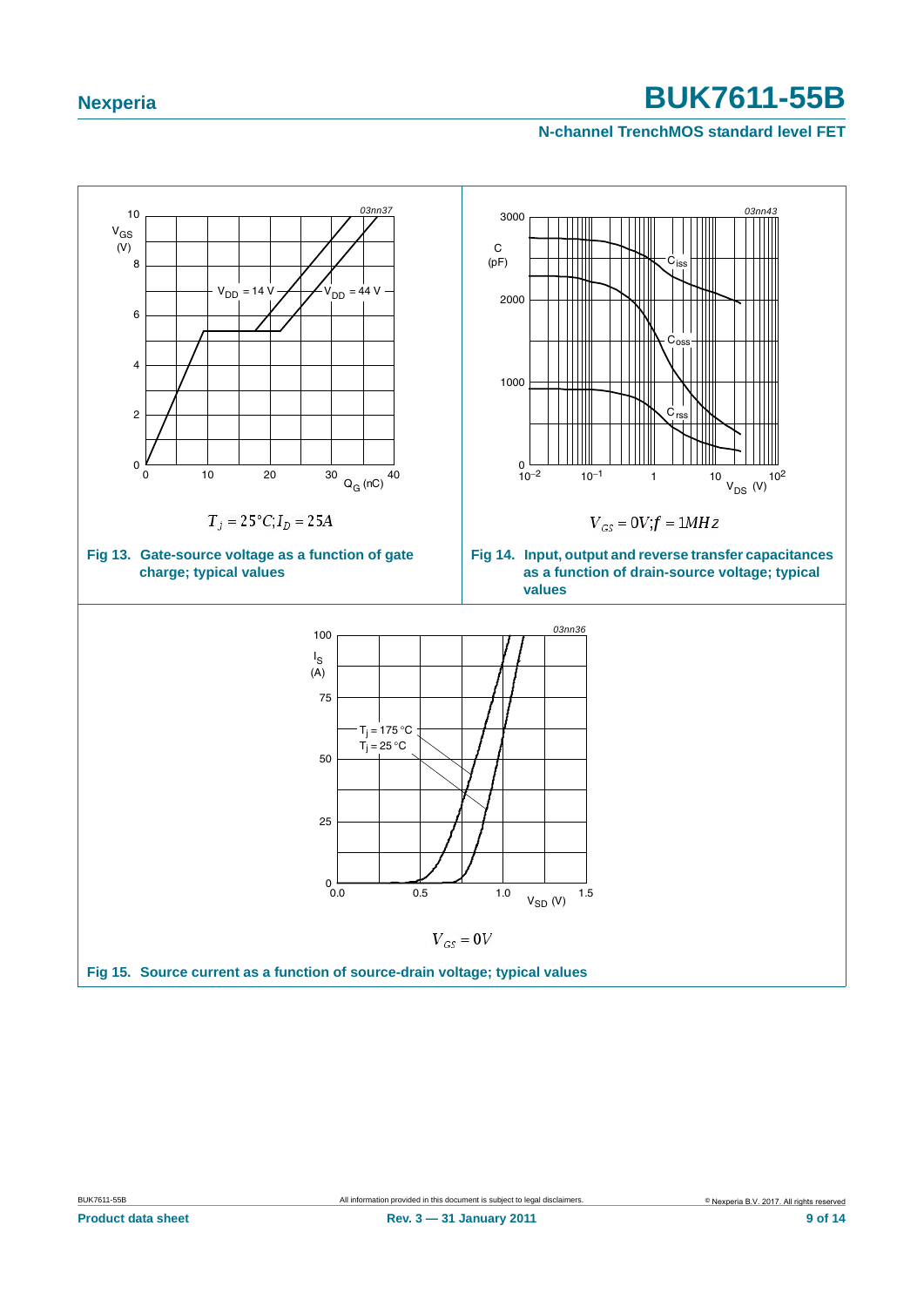**N-channel TrenchMOS standard level FET**

### <span id="page-9-0"></span>**7. Package outline**



**Fig 16. Package outline SOT404 (D2PAK)**

**Product data sheet Rev. 3 — 31 January 2011 10 of 14**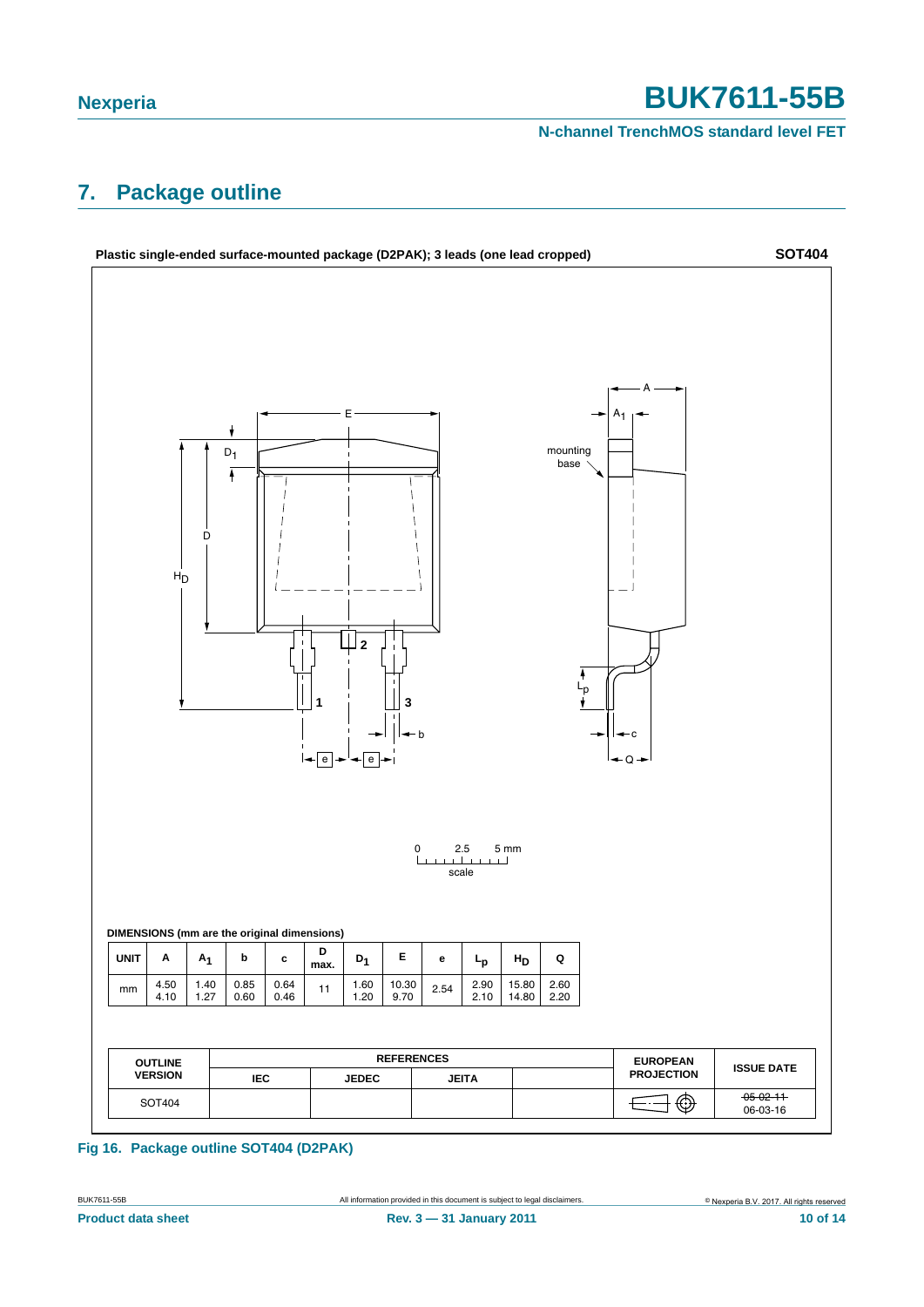#### **N-channel TrenchMOS standard level FET**

# <span id="page-10-0"></span>**8. Revision history**

| Table 7.<br><b>Revision history</b>      |              |                                                                                                                          |                          |                      |
|------------------------------------------|--------------|--------------------------------------------------------------------------------------------------------------------------|--------------------------|----------------------|
| Document ID                              | Release date | Data sheet status                                                                                                        | <b>Change notice</b>     | <b>Supersedes</b>    |
| BUK7611-55B v.3                          | 20110131     | Product data sheet                                                                                                       | $\overline{\phantom{a}}$ | BUK75 76 7E11 55B-02 |
| Modifications:                           |              | • The format of this data sheet has been redesigned to comply with the new identity<br>guidelines of NXP Semiconductors. |                          |                      |
|                                          |              | • Legal texts have been adapted to the new company name where appropriate.                                               |                          |                      |
|                                          |              | • Type number BUK7611-55B separated from data sheet BUK75_76_7E11_55B-02.                                                |                          |                      |
| BUK75_76_7E11_55B-02<br>(9397 750 12053) | 20031111     | Product data                                                                                                             | ٠                        | BUK75 76 7E11 55B-01 |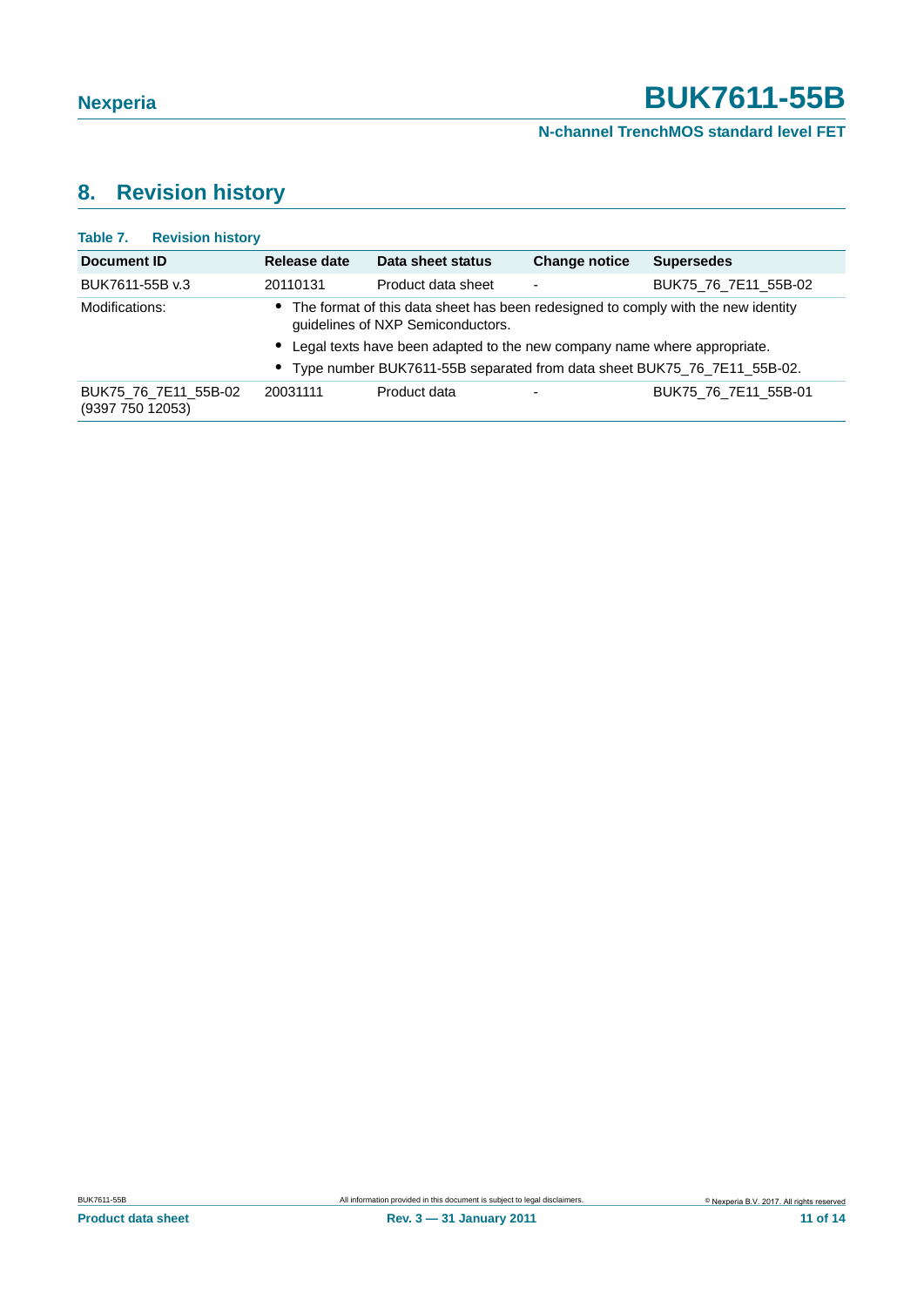#### **N-channel TrenchMOS standard level FET**

### <span id="page-11-3"></span>**9. Legal information**

#### <span id="page-11-4"></span>**9.1 Data sheet status**

| Document status[1][2]          | Product status <sup>[3]</sup> | <b>Definition</b>                                                                     |
|--------------------------------|-------------------------------|---------------------------------------------------------------------------------------|
| Objective [short] data sheet   | Development                   | This document contains data from the objective specification for product development. |
| Preliminary [short] data sheet | Qualification                 | This document contains data from the preliminary specification.                       |
| Product [short] data sheet     | Production                    | This document contains the product specification.                                     |

<span id="page-11-0"></span>[1] Please consult the most recently issued document before initiating or completing a design.

<span id="page-11-1"></span>[2] The term 'short data sheet' is explained in section "Definitions".

<span id="page-11-2"></span>[3] The product status of device(s) described in this document may have changed since this document was published and may differ in case of multiple devices. The latest product<br>status information is available on the Intern

#### <span id="page-11-5"></span>**9.2 Definitions**

**Draft** — The document is a draft version only. The content is still under internal review and subject to formal approval, which may result in modifications or additions. Nexperia does not give any representations or warranties as to the accuracy or completeness of information included herein and shall have no liability for the consequences of use of such information.

**Short data sheet** — A short data sheet is an extract from a full data sheet with the same product type number(s) and title. A short data sheet is intended for quick reference only and should not be relied upon to contain detailed and full information. For detailed and full information see the relevant full data sheet, which is available on request via the local Nexperia sales office. In case of any inconsistency or conflict with the short data sheet, the full data sheet shall prevail.

**Product specification** — The information and data provided in a Product data sheet shall define the specification of the product as agreed between Nexperia and its customer, unless Nexperia and

customer have explicitly agreed otherwise in writing. In no event however, shall an agreement be valid in which the Nexperia product is deemed to offer functions and qualities beyond those described in the Product data sheet.

### <span id="page-11-6"></span>**9.3 Disclaimers**

**Limited warranty and liability** — Information in this document is believed to be accurate and reliable. However, Nexperia does not give any representations or warranties, expressed or implied, as to the accuracy or completeness of such information and shall have no liability for the consequences of use of such information.

In no event shall Nexperia be liable for any indirect, incidental, punitive, special or consequential damages (including - without limitation - lost profits, lost savings, business interruption, costs related to the removal or replacement of any products or rework charges) whether or not such damages are based on tort (including negligence), warranty, breach of contract or any other legal theory.

Notwithstanding any damages that customer might incur for any reason whatsoever, Nexperia's aggregate and cumulative liability towards customer for the products described herein shall be limited in accordance with the *Terms and conditions of commercial sale* of Nexperia.

**Right to make changes** — Nexperia reserves the right to make changes to information published in this document, including without limitation specifications and product descriptions, at any time and without notice. This document supersedes and replaces all information supplied prior to the publication hereof.

**Suitability for use in automotive applications** — This Nexperia product has been qualified for use in automotive

applications. The product is not designed, authorized or warranted to be suitable for use in medical, military, aircraft, space or life support equipment, nor in applications where failure or malfunction of a Nexperia product can reasonably be expected to result in personal injury, death or severe property or environmental damage. Nexperia accepts no liability for inclusion and/or use of Nexperia products in such equipment or applications and therefore such inclusion and/or use is at the customer's own risk.

**Quick reference data** — The Quick reference data is an extract of the product data given in the Limiting values and Characteristics sections of this document, and as such is not complete, exhaustive or legally binding.

**Applications** — Applications that are described herein for any of these products are for illustrative purposes only. Nexperia makes no representation or warranty that such applications will be suitable for the specified use without further testing or modification.

Customers are responsible for the design and operation of their applications and products using Nexperia products, and Nexperia accepts no liability for any assistance with applications or customer product design. It is customer's sole responsibility to determine whether the Nexperia product is suitable and fit for the customer's applications and products planned, as well as for the planned application and use of customer's third party customer(s). Customers should provide appropriate design and operating safeguards to minimize the risks associated with their applications and products.

Nexperia does not accept any liability related to any default, damage, costs or problem which is based on any weakness or default in the customer's applications or products, or the application or use by customer's third party customer(s). Customer is responsible for doing all necessary testing for the customer's applications and products using Nexperia products in order to avoid a default of the applications and the products or of the application or use by customer's third party customer(s). Nexperia does not accept any liability in this respect.

**Limiting values** — Stress above one or more limiting values (as defined in the Absolute Maximum Ratings System of IEC 60134) will cause permanent damage to the device. Limiting values are stress ratings only and (proper) operation of the device at these or any other conditions above those given in the Recommended operating conditions section (if present) or the Characteristics sections of this document is not warranted. Constant or repeated exposure to limiting values will permanently and irreversibly affect the quality and reliability of the device.

#### **Terms and conditions of commercial sale** — Nexperia

products are sold subject to the general terms and conditions of commercial sale, as published at http://www.nexperia.com/profile/terms, unless otherwise agreed in a valid written individual agreement. In case an individual

BUK7611-55B All information provided in this document is subject to legal disclaimers. © Nexperia B.V. 2017. All rights reserved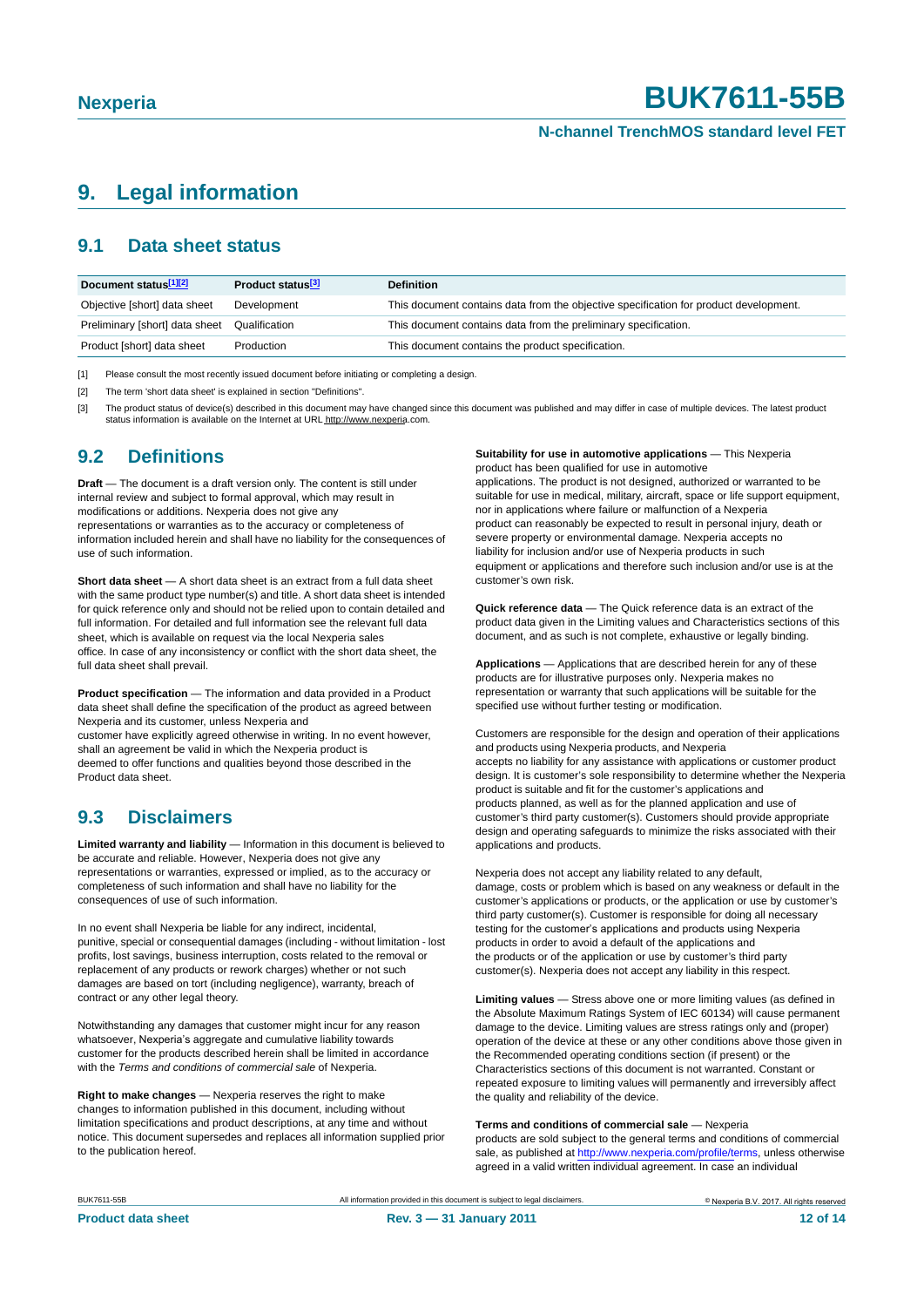#### **N-channel TrenchMOS standard level FET**

agreement is concluded only the terms and conditions of the respective agreement shall apply. Nexperia hereby expressly objects to applying the customer's general terms and conditions with regard to the purchase of Nexperia products by customer.

**No offer to sell or license** — Nothing in this document may be interpreted or construed as an offer to sell products that is open for acceptance or the grant, conveyance or implication of any license under any copyrights, patents or other industrial or intellectual property rights.

**Export control** — This document as well as the item(s) described herein may be subject to export control regulations. Export might require a prior authorization from national authorities.

### <span id="page-12-1"></span>**10. Contact information**

For more information, please visit: http://www.nexperia.com

For sales office addresses, please send an email to: salesaddresses@nexperia.com

#### <span id="page-12-0"></span>**9.4 Trademarks**

Notice: All referenced brands, product names, service names and trademarks are the property of their respective owners.